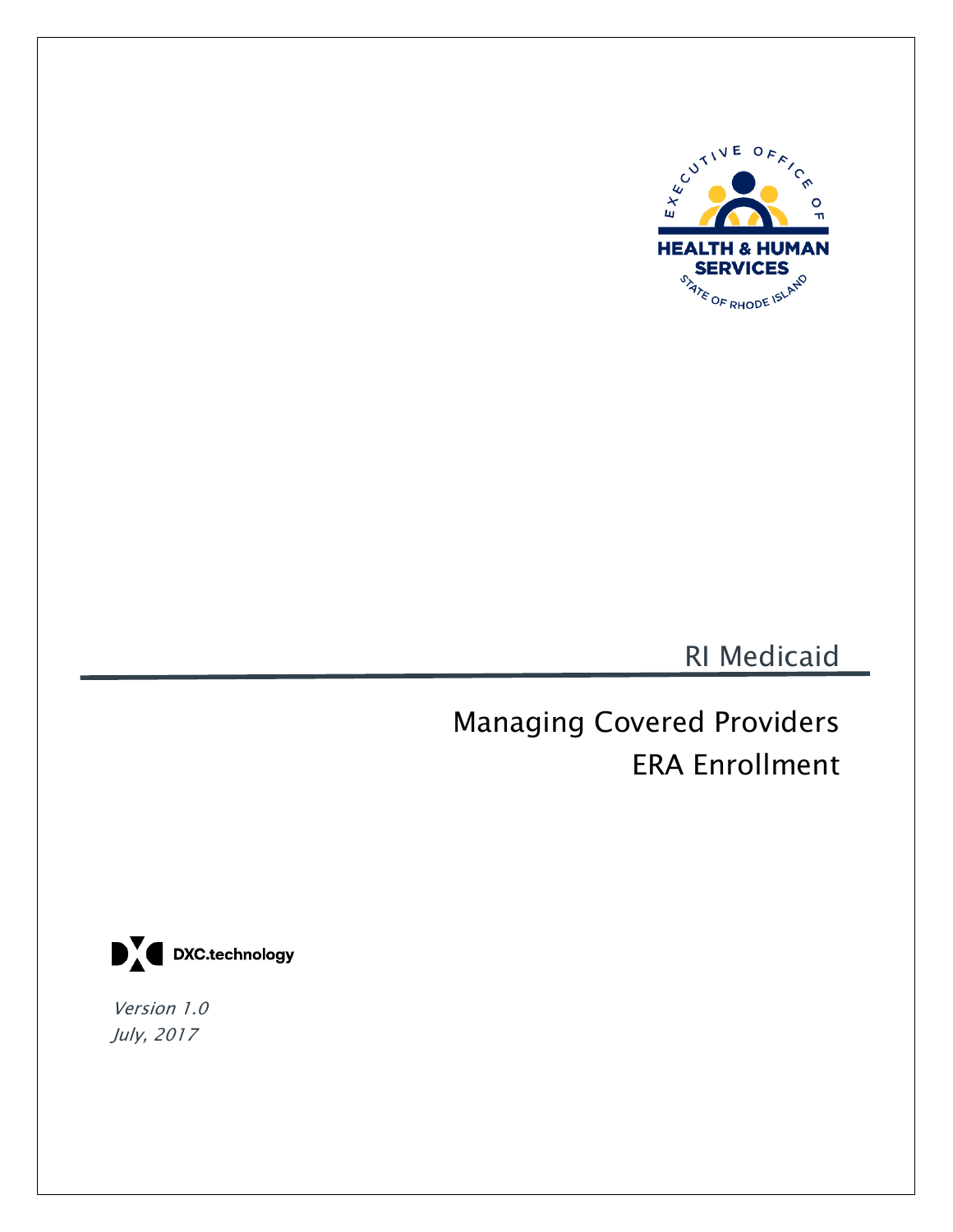# **Revision History**

| <b>Version</b> | Date       | <b>Reason for Revisions</b> | <b>Areas Revised</b> |
|----------------|------------|-----------------------------|----------------------|
| 1.0            | July, 2017 | New manual                  | New manual           |
|                |            |                             |                      |
|                |            |                             |                      |
|                |            |                             |                      |
|                |            |                             |                      |
|                |            |                             |                      |
|                |            |                             |                      |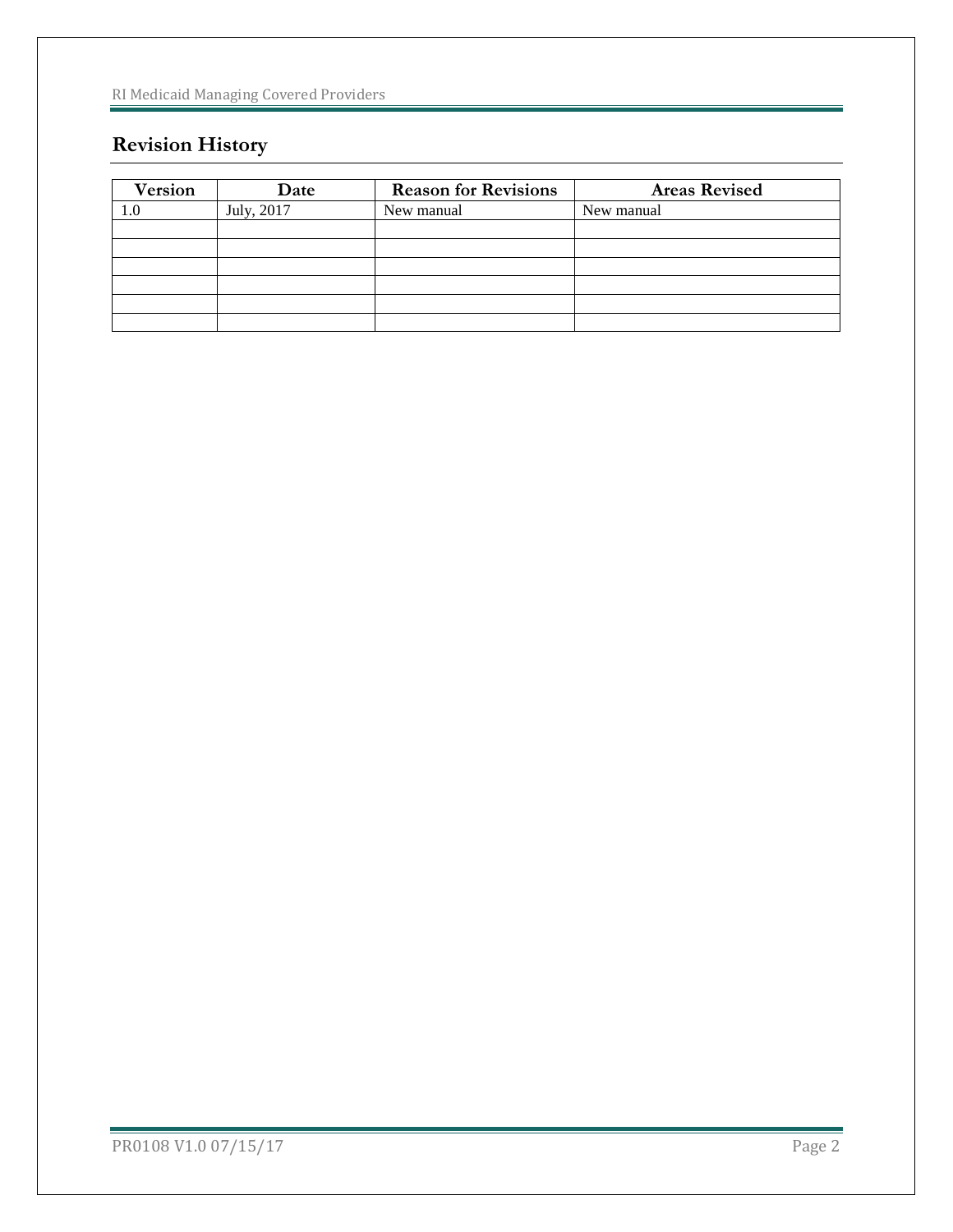# **Table of Contents**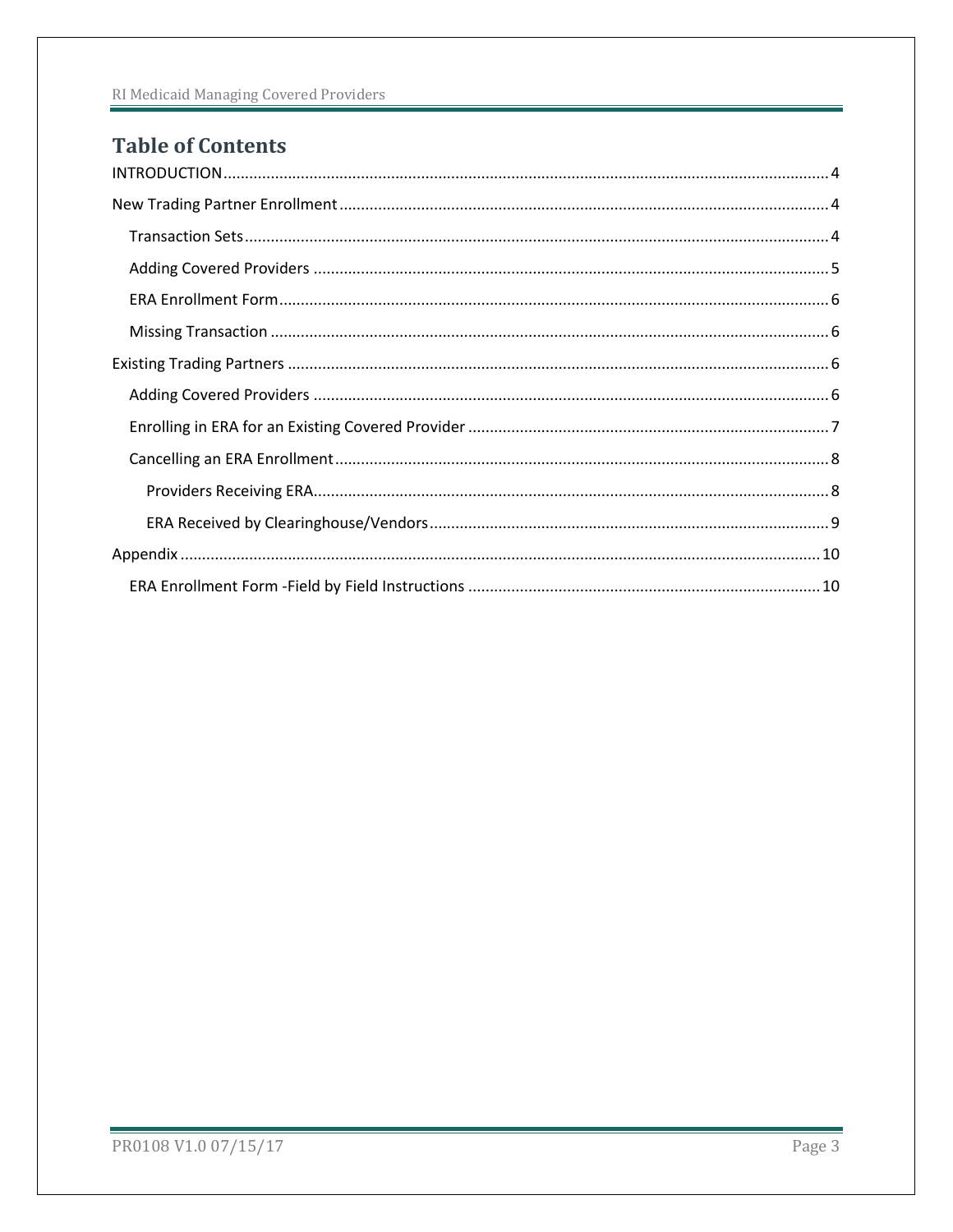## <span id="page-3-0"></span>**INTRODUCTION**

This guide is to help providers, clearinghouses, and vendors navigate the process of adding covered providers to their Trading Partner account as well as enrolling to receive the 835/277U Electronic Remittance Advice (ERA).

Adding covered providers to the Trading Partner account, as well as ERA enrollment is completed in the [RI Medicaid Healthcare Portal.](https://www.riproviderportal.org/HCP/Default.aspx?alias=www.riproviderportal.org/hcp/provider) This guide outlines the process for completing both.

For assistance, contact the Customer Service Help Desk at:

- 1-401-784-8100 for local and long distance calls
- 1-800-964-6211 for in-state toll calls or border community calls

Or by email: [riediservices@dxc.com.](mailto:riediservices@dxc.com)

## <span id="page-3-1"></span>**New Trading Partner Enrollment**

New providers or clearinghouse/vendors must enroll as a Trading Partner in the [RI](http://www.riproviderportal.org/)  [Medicaid Healthcare Portal.](http://www.riproviderportal.org/) Select the Trading Partner enrollment link from the homepage to complete the online Trading Partner enrollment application.

### <span id="page-3-2"></span>**Transaction Sets**

After completing the Profile Information for your facility, you will be brought to the Transaction Sets screen. On this screen, you must select all of the transactions that you will be exchanging electronically with RI Medicaid. If you would like to receive the 835, Electronic Remittance Advice, you should select both the 835 checkbox and the 277 checkbox, as well as the other transactions you will exchange. **Important:** If you are a provider whose clearinghouse or vendor will receive the 835 on your behalf, **do not** check the 835 and 277 boxes.

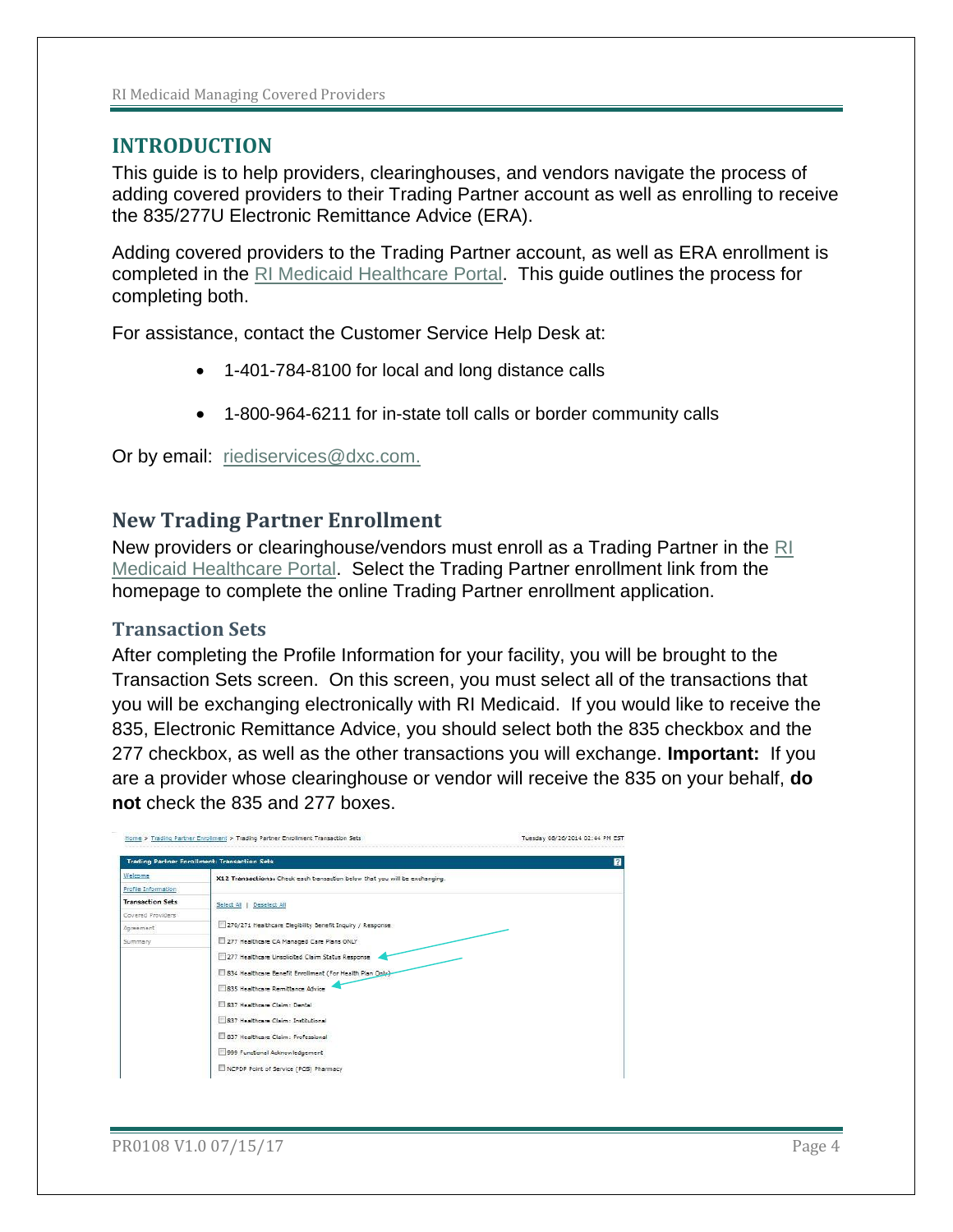## <span id="page-4-0"></span>**Adding Covered Providers**

After adding the transaction sets for the Trading Partner account, the covered provider screen will open. On this screen, all providers who are part of the office, facility or group, for whom you may bill, must be listed.

| <b>Covered Providers</b><br>Ξ                                                                                                                                                                                              |  |  |  |
|----------------------------------------------------------------------------------------------------------------------------------------------------------------------------------------------------------------------------|--|--|--|
| Click 'Add' to add a new Covered Provider or expand the row to update the end date or supported transactions of an existing Covered Provider.<br>Click 'Save' to save and review the changes or click 'Cancel' to go back. |  |  |  |
| This section is not required for Billing Agents. NPI must be entered for all healthcare providers (taxonomy is optional). If you do not qualify for an NPI, please provide your<br>Medicaid Provider Number.               |  |  |  |
| *Provider ID<br>$*$ ID Type $ _{\text{NPI}}$<br><b>Search</b><br>$\checkmark$                                                                                                                                              |  |  |  |
| <b>Display Covered Providers</b>                                                                                                                                                                                           |  |  |  |
|                                                                                                                                                                                                                            |  |  |  |
| <b>Add</b>                                                                                                                                                                                                                 |  |  |  |

Select "add" to enter the identifying information for each provider to be listed.

| Use the entry boxes below to add a new covered provider. Once the Save button is selected the provider is added to the list. Use the Remove action to<br>delete the provider from the list. Click the Expand or Collapse button to expand or collapse the table row. |                                                   |                                                                                                                                          |     |                                        |                                      |          |                                                                                                                              |                                                                                                                                                                         |
|----------------------------------------------------------------------------------------------------------------------------------------------------------------------------------------------------------------------------------------------------------------------|---------------------------------------------------|------------------------------------------------------------------------------------------------------------------------------------------|-----|----------------------------------------|--------------------------------------|----------|------------------------------------------------------------------------------------------------------------------------------|-------------------------------------------------------------------------------------------------------------------------------------------------------------------------|
|                                                                                                                                                                                                                                                                      |                                                   |                                                                                                                                          |     |                                        |                                      |          |                                                                                                                              |                                                                                                                                                                         |
|                                                                                                                                                                                                                                                                      |                                                   | If you need to make changes to a Covered Provider on the list, select the '+' loon to expand the row, Make updates and then select Save, |     |                                        |                                      |          |                                                                                                                              |                                                                                                                                                                         |
|                                                                                                                                                                                                                                                                      |                                                   |                                                                                                                                          |     |                                        |                                      |          |                                                                                                                              |                                                                                                                                                                         |
| <b>Covered Providers</b><br>Provider ID                                                                                                                                                                                                                              |                                                   | <b>ID Type</b>                                                                                                                           |     | <b>Effective Date</b>                  |                                      |          |                                                                                                                              | Action                                                                                                                                                                  |
| $[ + ]$<br>1000002520                                                                                                                                                                                                                                                |                                                   |                                                                                                                                          |     |                                        |                                      |          |                                                                                                                              | RAMOVE.                                                                                                                                                                 |
| G)<br>Click to collapse                                                                                                                                                                                                                                              |                                                   |                                                                                                                                          |     |                                        |                                      |          |                                                                                                                              |                                                                                                                                                                         |
|                                                                                                                                                                                                                                                                      |                                                   | w                                                                                                                                        |     |                                        |                                      | Taxonomy |                                                                                                                              |                                                                                                                                                                         |
| * FEIN (Tax ID)                                                                                                                                                                                                                                                      |                                                   |                                                                                                                                          |     |                                        |                                      |          |                                                                                                                              | мz                                                                                                                                                                      |
| Select All<br>Deselect All<br>277 Healthcare Unsolicited Claim Status Response<br>834 Healthcare Benefit Enrolment (Health Plans only)<br>835 Healthcare Remittance Advice<br>Reset<br>Apt                                                                           |                                                   |                                                                                                                                          |     |                                        |                                      |          |                                                                                                                              |                                                                                                                                                                         |
|                                                                                                                                                                                                                                                                      | Inclicates a required field<br>* Provider ID Type |                                                                                                                                          | NPI | * Provider ID<br><b>Effective Date</b> | Taxonomy<br>207RG0100X<br>03/20/2014 |          | Click "+" add or view/update a row. Click "-" to oollapse the row. Click Remove link to remove the entire row.<br>03/20/2014 | End Date<br>12/31/2382<br><b>End Date @ 12/31/2382</b><br>X12 Transactions: Check each transaction that you will be exchanging on behalf of the provider entered above. |

**Note:** The effective date is the date that you are completing this application. The end date will prepopulate.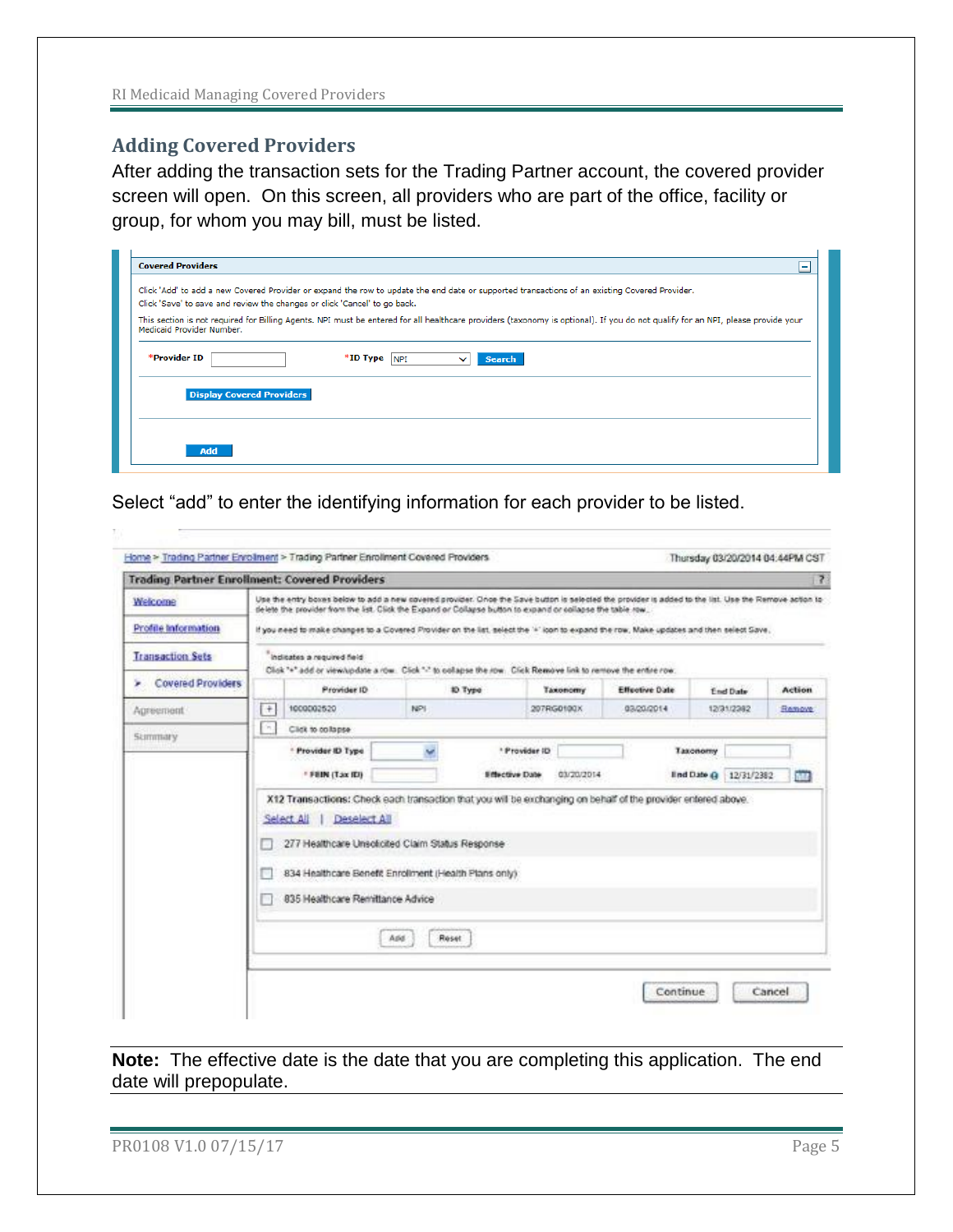If you wish to receive the 835 ERA for that provider, select the 835 and 277 checkboxes.

When you select the 835/277 checkboxes for any provider, the [ERA enrollment form](#page-5-0) will display. This form must be fully completed for **each** provider listed in the covered provider section, when the 835/277 boxes are checked.

When all information is completed, select the "save" button. To add additional providers, select the add button again, or continue to move to the next screen.

## <span id="page-5-0"></span>**ERA Enrollment Form**

The ERA Enrollment Form must be completed for **each** provider for whom you wish to receive the 835. The form must be fully completed for the ERA enrollment to be processed.

**For instructions**, see [Appendix.](#page-9-0)

### <span id="page-5-1"></span>**Missing Transaction**

If the applicant fails to select the 835/277 transactions for the Trading Partner account, and the application is submitted, the transaction can only be added by sending an email to [riediservices@dxc.com](mailto:riediservices@dxc.com) and requesting the transaction be added. Please include your Trading Partner ID number, contact information, and the additional access you are requesting in the email request.

**Note:** This is only for the transaction set selection for an existing Trading Partner account as a whole. ERA enrollment for providers, by NPI, is completed by following the steps below.

## <span id="page-5-2"></span>**Existing Trading Partners**

Existing Trading Partners may need to complete one or more of the following actions:

- Add a new covered provider
- Complete ERA enrollment
- Cancel ERA enrollment

## <span id="page-5-3"></span>**Adding Covered Providers**

To add a covered provider, log into the [Healthcare Portal,](https://www.riproviderportal.org/HCP/Default.aspx?alias=www.riproviderportal.org/hcp/provider) using your existing User ID and password. On the User Homepage, select Trading Partner Profile screen.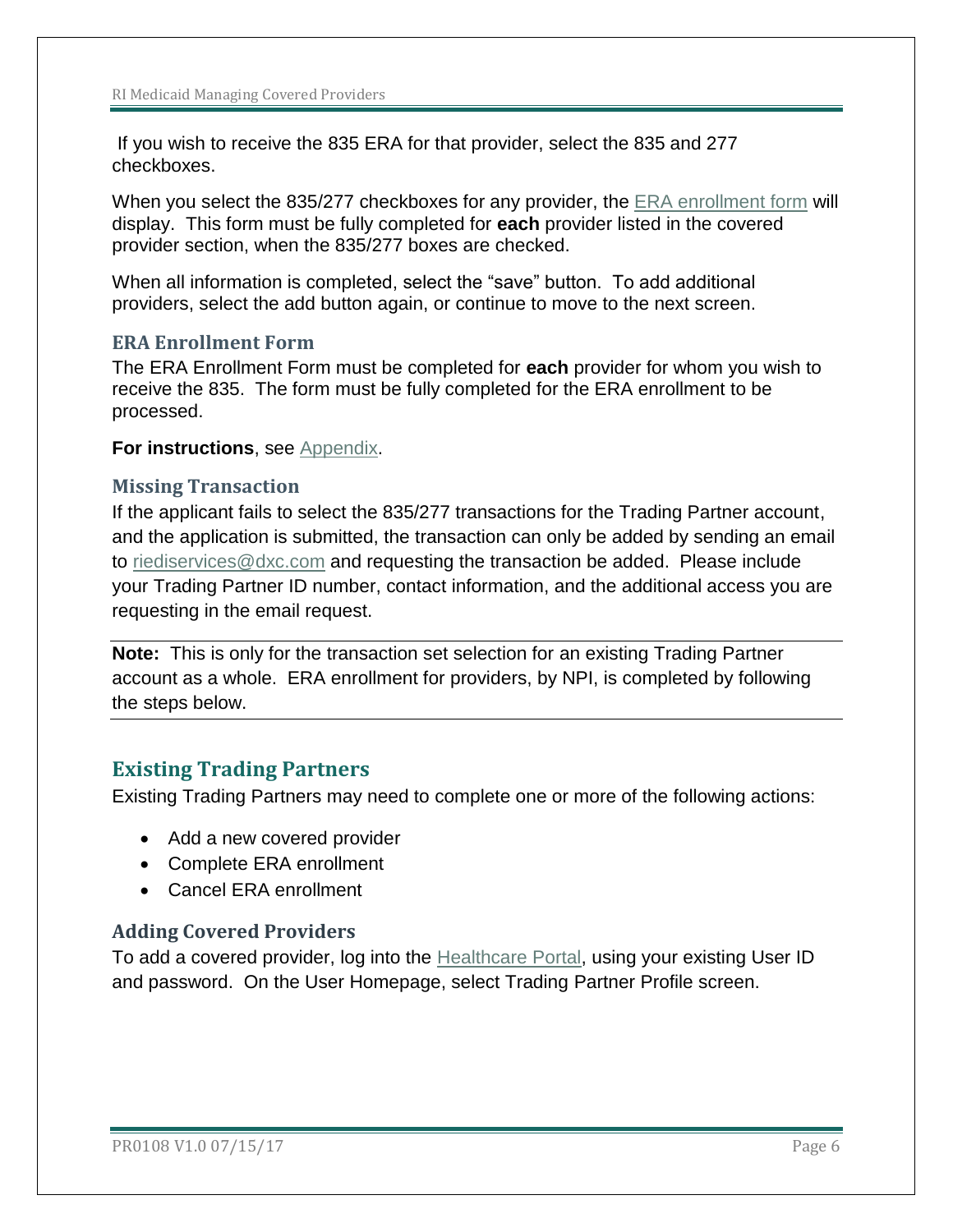| My Home<br>work in the transfer of the state of the state of the state of the state of the state of the state of the state of the |  |  |
|-----------------------------------------------------------------------------------------------------------------------------------|--|--|
| <b>User Details</b>                                                                                                               |  |  |
| Welcome <b>Company</b>                                                                                                            |  |  |
| > Hy Profile                                                                                                                      |  |  |
| <b>Kanage Accounts</b>                                                                                                            |  |  |
| <b>Trading Partner</b>                                                                                                            |  |  |
| Name Of                                                                                                                           |  |  |
| Trading 1<br>Partner ID                                                                                                           |  |  |
| <b>1</b> Trading Partner Profile                                                                                                  |  |  |

On the Trading Partner Profile screen, scroll to the Covered Provider section and select "add". Enter the identifying information for that provider.

**Note:** The effective date is the date that you are completing this application. The end date will prepopulate.

If you wish to receive the ERA for that provider, select the 835 and 277 checkboxes.

When you select the 835/277 checkboxes for any provider, the [ERA enrollment form](#page-5-0) will display. This form must be fully completed for **each** provider listed in the covered provider section, when the 835/277 boxes are checked.

When all information is completed, select the "save" button. To add additional providers, select the add button again, or continue to move to the next screen.

**Important:** If you are a provider whose clearinghouse or vendor will receive the 835 on your behalf, **do not** check these boxes.

**Note:** If a clearinghouse/vendor is attempting to add a provider for the purposes of receiving the ERA, and that provider was previously enrolled with another clearinghouse/vendor, the association to the original entity must first be cancelled. See [Cancelling an ERA Enrollment](#page-7-0) below.

## <span id="page-6-0"></span>**ERA Enrollment for an Existing Covered Provider**

If the provider is already listed as a covered provider, but you would like to complete the enrollment form to receive the 835 ERA, select the plus sign (+) next to the NPI of the provider. Select the 835 and 277 checkboxes. When you select the 835/277 checkboxes for any provider, the [ERA enrollment form](#page-5-0) will display. This form must be fully completed for **each** provider listed in the covered provider section, when the 835/277 boxes are checked.

When all information is completed, select the "save" button. To add additional providers, select the add button again, or continue to move to the next screen.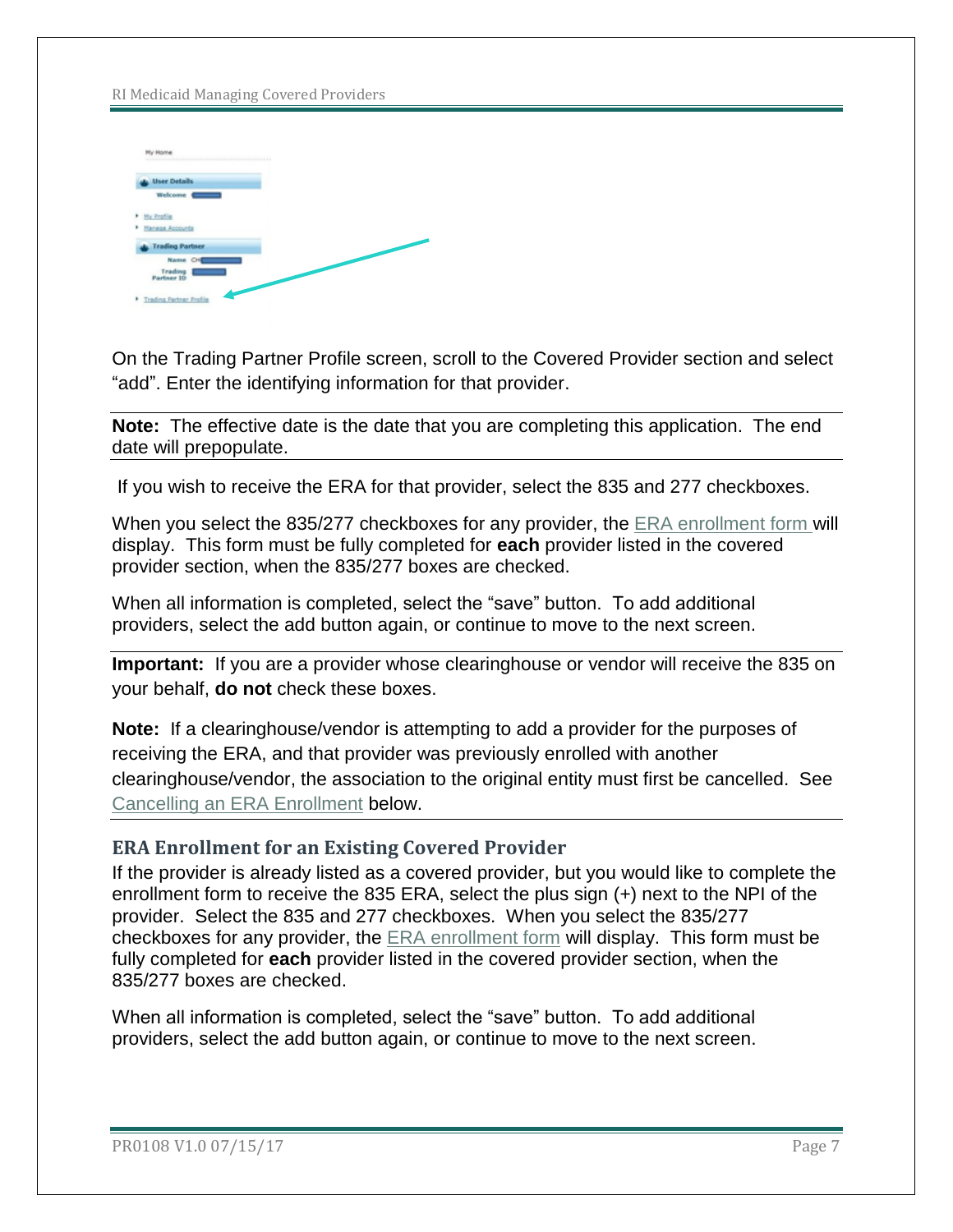## <span id="page-7-0"></span>**Cancelling an ERA Enrollment**

#### <span id="page-7-1"></span>**Providers Receiving ERA**

Providers who no longer wish to receive the 835 ERA, may cancel enrollment through the [Healthcare Portal.](https://www.riproviderportal.org/HCP/Default.aspx?alias=www.riproviderportal.org/hcp/provider)

Under the Covered Provider section of the Trading Partner Profile screen, access the details for a specific provider by either clicking Display Covered Providers, which will display all, or search for a specific provider using the Provider ID and ID Type.

| <b>Covered Providers</b>                                                                                                                                                                                                   | ۰ |
|----------------------------------------------------------------------------------------------------------------------------------------------------------------------------------------------------------------------------|---|
| Click 'Add' to add a new Covered Provider or expand the row to update the end date or supported transactions of an existing Covered Provider.<br>Click 'Save' to save and review the changes or click 'Cancel' to go back. |   |
| This section is not required for Billing Agents. NPI must be entered for all healthcare providers (taxonomy is optional). If you do not qualify for an NPI, please provide your<br>Medicaid Provider Number.               |   |
| *Provider ID<br>$*$ ID Type $ _{\text{NPI}}$<br><b>Search</b><br>$\checkmark$                                                                                                                                              |   |
| <b>Display Covered Providers</b>                                                                                                                                                                                           |   |
|                                                                                                                                                                                                                            |   |
| <b>Add</b>                                                                                                                                                                                                                 |   |

Select the plus sign (+) next to the NPI of the provider.

|                | <b>Covered Providers</b>                                                    |  |                |            |                       |                 |  |
|----------------|-----------------------------------------------------------------------------|--|----------------|------------|-----------------------|-----------------|--|
|                | To see Covered Providers Details, click on the '+' next to the Provider ID. |  |                |            |                       |                 |  |
|                | <b>Total Records: 2</b>                                                     |  |                |            |                       |                 |  |
|                | <b>Provider ID</b>                                                          |  | <b>ID Type</b> | Taxonomy   | <b>Effective Date</b> | <b>End Date</b> |  |
| 回              | 13                                                                          |  | NPI            |            | 10/06/2016            | 12/31/2382      |  |
| $\overline{+}$ | 16                                                                          |  | NP1            | 261QM2800X | 09/05/2014            | 12/31/2382      |  |
|                | Hide                                                                        |  |                |            |                       |                 |  |

Uncheck the boxes for the 835 and 277 and select the save button.

| X12 Outbound Transactions: Check each transaction you will be exchanging. If you are selecting the 835 you will need to select the 277 Unsolicited. |
|-----------------------------------------------------------------------------------------------------------------------------------------------------|
| Select All   Deselect All                                                                                                                           |
| √ 277 Healthcare Unsolicited Claim Status Response                                                                                                  |
| ■ 835 Healthcare Remittance Advice                                                                                                                  |
|                                                                                                                                                     |
|                                                                                                                                                     |
|                                                                                                                                                     |
| <b>Save</b><br><b>Cancel</b>                                                                                                                        |
|                                                                                                                                                     |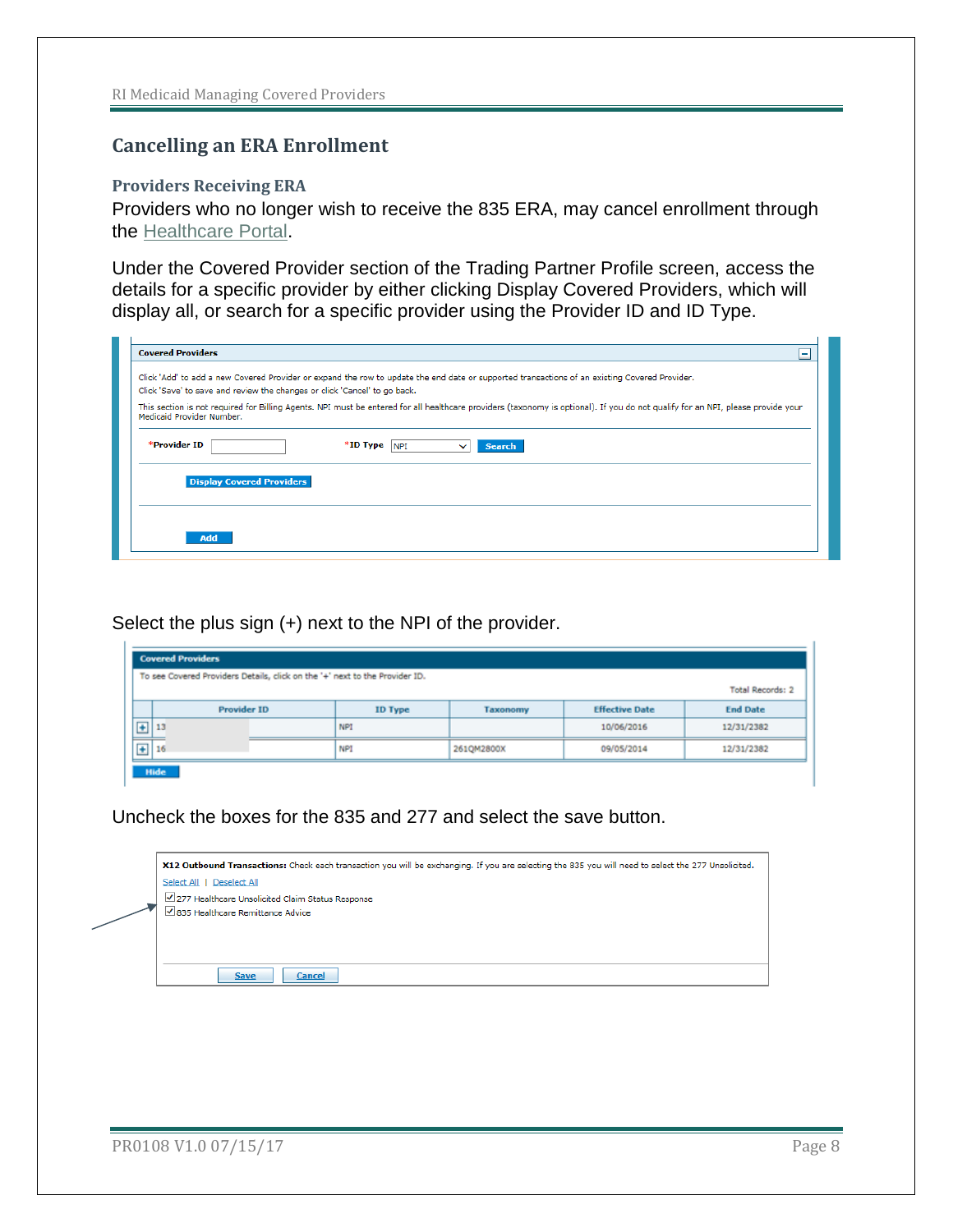#### <span id="page-8-0"></span>**ERA Received by Clearinghouse/Vendors**

Providers who have moved their business to a new clearinghouse/vendor will need to contact the original clearinghouse/vendor to be removed as a covered provider, before the new enrollment can be completed. The provider must contact the existing clearinghouse/vendor and ask them to remove the association.

The original clearinghouse/vendor should log into the [Healthcare Portal.](https://www.riproviderportal.org/HCP/Default.aspx?alias=www.riproviderportal.org/hcp/provider) Under the Covered Provider section of the Trading Partner Profile screen, access the details for a specific provider by either clicking Display Covered Providers, which will display all, or search for a specific provider using the Provider ID and ID Type.

Select the plus sign (+) next to the NPI of the specific provider. Uncheck the boxes for the 835 and 277 and select the save button.

Once this is completed, the new clearinghouse/vendor may complete the process to add the covered provider, and select the 835/277 transactions. They will then complete the ERA enrollment form.

**Note:** To ensure continuous receipt of the 837/277U, the new billing entity must add the provider as a covered provider and complete the ERA enrollment form before the cut-off date of the financial cycle.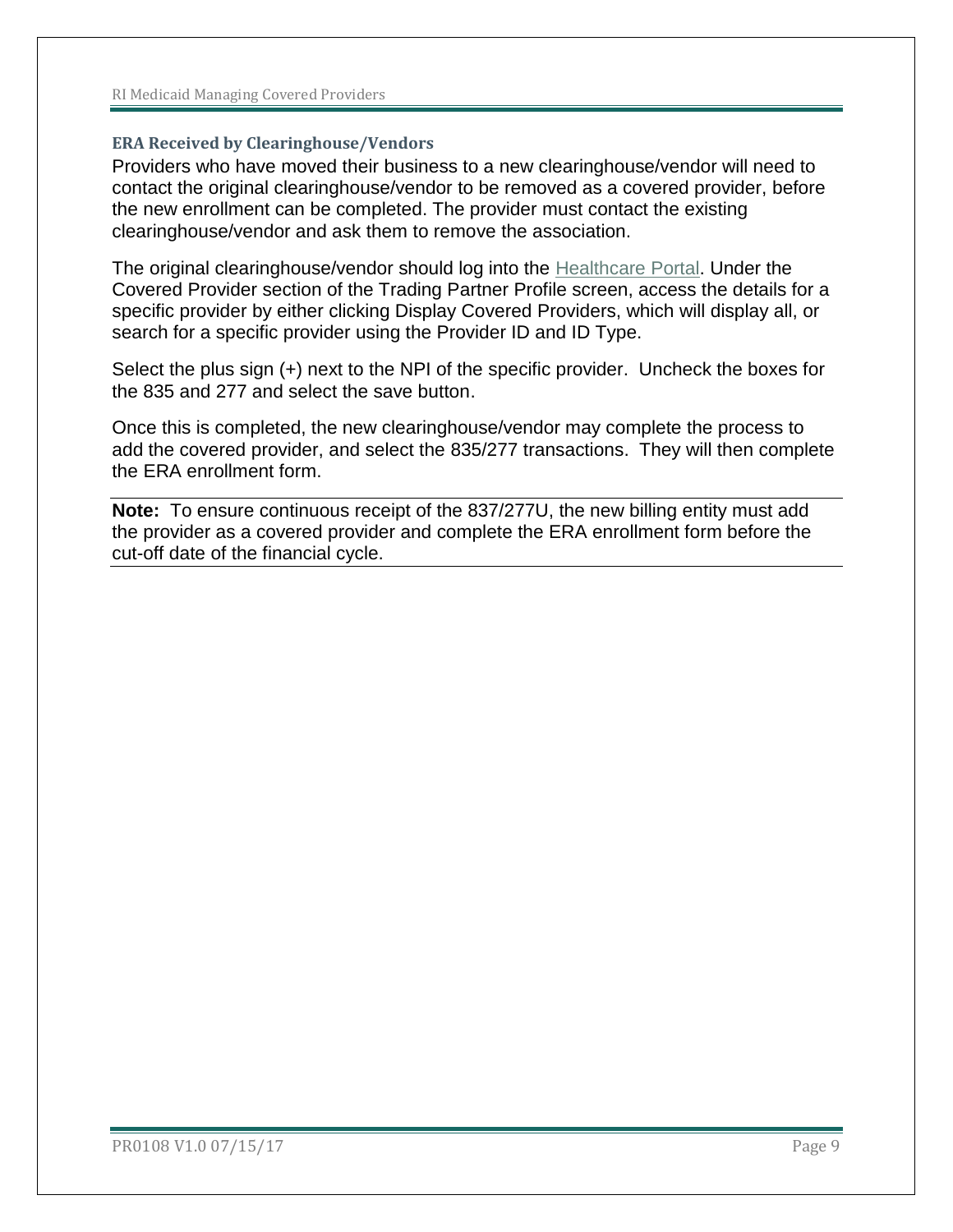# <span id="page-9-0"></span>**Appendix ERA Enrollment Form -Field by Field Instructions**

| <b>FIELD</b>                                                                                   | <b>DESCRIPTION</b>                                                                                                                                                              |
|------------------------------------------------------------------------------------------------|---------------------------------------------------------------------------------------------------------------------------------------------------------------------------------|
| <b>Provider Information</b>                                                                    |                                                                                                                                                                                 |
| Provider Name                                                                                  | Enter the legal name of the provider to whom the remittance advice<br>applies. This name should be the same as what is shown in the<br>remittance advice and the provider file. |
| <b>Provider Identifiers Information</b>                                                        |                                                                                                                                                                                 |
| Provider Federal Tax Identification<br>Number (TIN) or Employer<br>Identification Number (EIN) | Enter the Tax ID of the provider for which the ERA Authorization<br>Agreement applies.                                                                                          |
| National Provider Identifier (NPI)                                                             | Enter the NPI of the provider for which the ERA Authorization<br>Agreement applies.                                                                                             |
| Other Identifier(s)                                                                            | If provider does not have an NPI, enter the unique Medicaid ID number.                                                                                                          |
| Assigning Authority                                                                            | If other than NPI is used, check Medicaid.                                                                                                                                      |
| Provider Taxonomy Code                                                                         | Enter the taxonomy code(s) associated to the NPI for this provider.                                                                                                             |
| <b>Provider Contact Name</b>                                                                   | Enter the name of the person who should be contacted with questions<br>on the ERA form.                                                                                         |
| <b>Telephone Number</b>                                                                        | Enter the telephone number for the contact person.                                                                                                                              |
| <b>Email Address</b>                                                                           | Enter the email address for the contact person.                                                                                                                                 |
| Fax Number                                                                                     | Enter the fax number for the contact person.                                                                                                                                    |
| <b>Clearinghouse Name</b>                                                                      | Enter the name of the Clearinghouse who may be working on behalf of<br>the provider.                                                                                            |
| <b>Clearinghouse Contact Name</b>                                                              | Enter the name of the contact for the Clearinghouse previously<br>mentioned.                                                                                                    |
| <b>Telephone Number</b>                                                                        | Enter the phone number of the Clearinghouse previously mentioned. If<br>a Clearinghouse contact is listed, this should be the phone number of<br>the Clearinghouse contact.     |
| <b>Email Address</b>                                                                           | Enter the email address of the Clearinghouse previously mentioned. If a<br>Clearinghouse contact is listed, this should be the email address of the<br>Clearinghouse contact.   |
| Vendor Name                                                                                    | Enter the name of the Vendor who may be working on behalf of the<br>provider.                                                                                                   |
| Vendor Contact Name                                                                            | Enter the name of the contact for the Vendor previously mentioned.                                                                                                              |
| <b>Telephone Number</b>                                                                        | Enter the phone number of the Vendor previously mentioned. If a<br>Vendor contact is listed, this should be the phone number of the Vendor<br>contact.                          |
| <b>Email Address</b>                                                                           | Enter the email address of the Clearinghouse previously mentioned. If a<br>Vendor contact is listed, this should be the email address of the Vendor<br>contact.                 |
| Reason for Submission                                                                          | Select a reason for which you are submitting the application.                                                                                                                   |